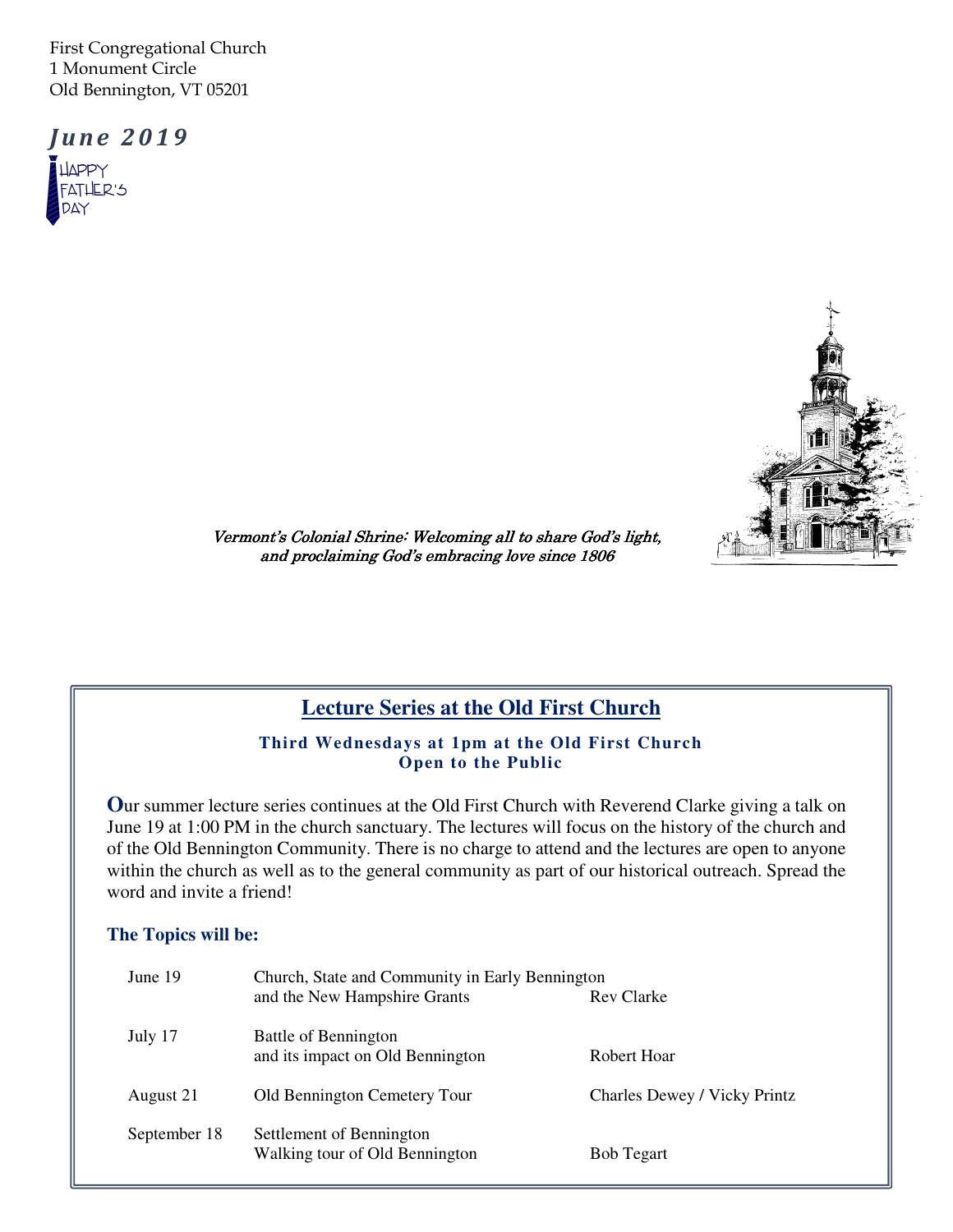# The Lantern



Newsletter of the First Congregational Church (Old First Church)

# June 2019

# **FROM THE MINISTER**

 Last Sunday after church Paul and Stacy broke out the table, chair and pedestal in the stair hall, opened the cabinet doors and began another season of Open Church. Of the Memorial Day weekend visitors who came into the church we did not greet the "first visitor of the year" as one might a spring robin but we were happy just the same. Open Church is a worthwhile outreach and service to all who come to Bennington to visit whether they be fans of history, architecture, bikers (motorized or not), lovers of poetry, lovers of art and craft or just lovers of life on a journey.

 Though most visible in the summer and fall "Open Church" is not the only way of being of service. Not long ago our larger work in the community was the topic of a sermon. The response was strong. There is a desire to make the church of service and involved in our community. Some are there each week and in season doing this in "unsung" ways. It is good that the church is also looking about to see how we can do more—not for ourselves, but for our neighbors and those here who need our presence. Programming is being renewed and offered for children and opportunities for support and learning are on the horizon. Thanks to all—yearly stalwarts and new thinkers—who are making this possible. Keep posted on our weekly blog and the website for opportunities as they come.

 Our tag sale is near and it is the one time some will attend a "church function" at all in the year (yes, some even miss Christmas!). What impression do people have when they come to the sale? When the question comes who we are and what we do it is easy to see it is more than a building; it is the friendships we make that sustain us over the year in good and bad and the faith that urges us to look beyond ourselves to see what is to be done.

 We do have the building, of course. There has been a lot of concern about needed work and repairs. This May the church applied for and was awarded a grant to develop a brief but comprehensive "conditions assessment" of the meetinghouse. This report will be funded through the Robert Sincerbeaux Fund of the Preservation Trust of Vermont. Funding will be matched with a similar amount

from the church and we hope it will be done by early summer. Part of the total \$800 will include look at our slate roof and its condition among other things. From there we will have a better basis to understand what our building priorities and needs are.

 We thank the Preservation Trust and its Sincerbeaux fund for jump starting this process. As an aside, if you want to see a good video of the church from "the air" so to speak, go to our web site: http://oldfirstchurchbenn.org/about/ Ī

Otherwise…on to the tag sale!

Rev. Ken Clarke

# **OPEN CHURCH**

As Reverend Clarke mentioned the Open Church season has officially begun, and we look forward to a busy year welcoming visitors to the church. In June we are open weekends only and starting July 1<sup>st</sup> we are open every day.

#### **Regular guides are needed for the Tuesday afternoon shift as well as Saturday afternoon shifts.**

If you have never hosted and are hesitant to volunteer, please know that the MOST important function of Open Church is to have our doors open and welcome our visitors. Most visitors simply want to wander the church building and read a little of our history from already printed materials. If you are willing to be that smiling greeter in our Open Door, please call Betsy Ehrenfreund or the church office.

| Monday a.m.    | Sue & Marsha        |  |  |
|----------------|---------------------|--|--|
| Monday p.m.    | Ann                 |  |  |
| Tuesday a.m.   | Lou & Marie         |  |  |
| Tuesday p.m.   |                     |  |  |
| Wednesday a.m. | Kathy & Betsy       |  |  |
| Wednesday p.m. | Roberta & Jane      |  |  |
| Thursday a.m.  | Patrice & Vicky     |  |  |
| Thursday p.m.  | Marietta & Walt     |  |  |
| Friday a.m.    | Claudia & Jeannette |  |  |
| Friday p.m.    | Mary & Amy          |  |  |
| Saturday a.m.  | Muriel              |  |  |
| Saturday p.m.  |                     |  |  |
| Sunday p.m.    | Stacy & Paul        |  |  |

Morning shift 10:00 – 1:00; Afternoon shift 1:00 – 4:00

1 Monument Circle, Old Bennington, Vermont 05201 www.oldfirstchurchbenn.org ● office@oldfirst.comcastbiz.net ● (802) 447-1223 Kenneth A. Clarke, Minister Don Miller, Moderator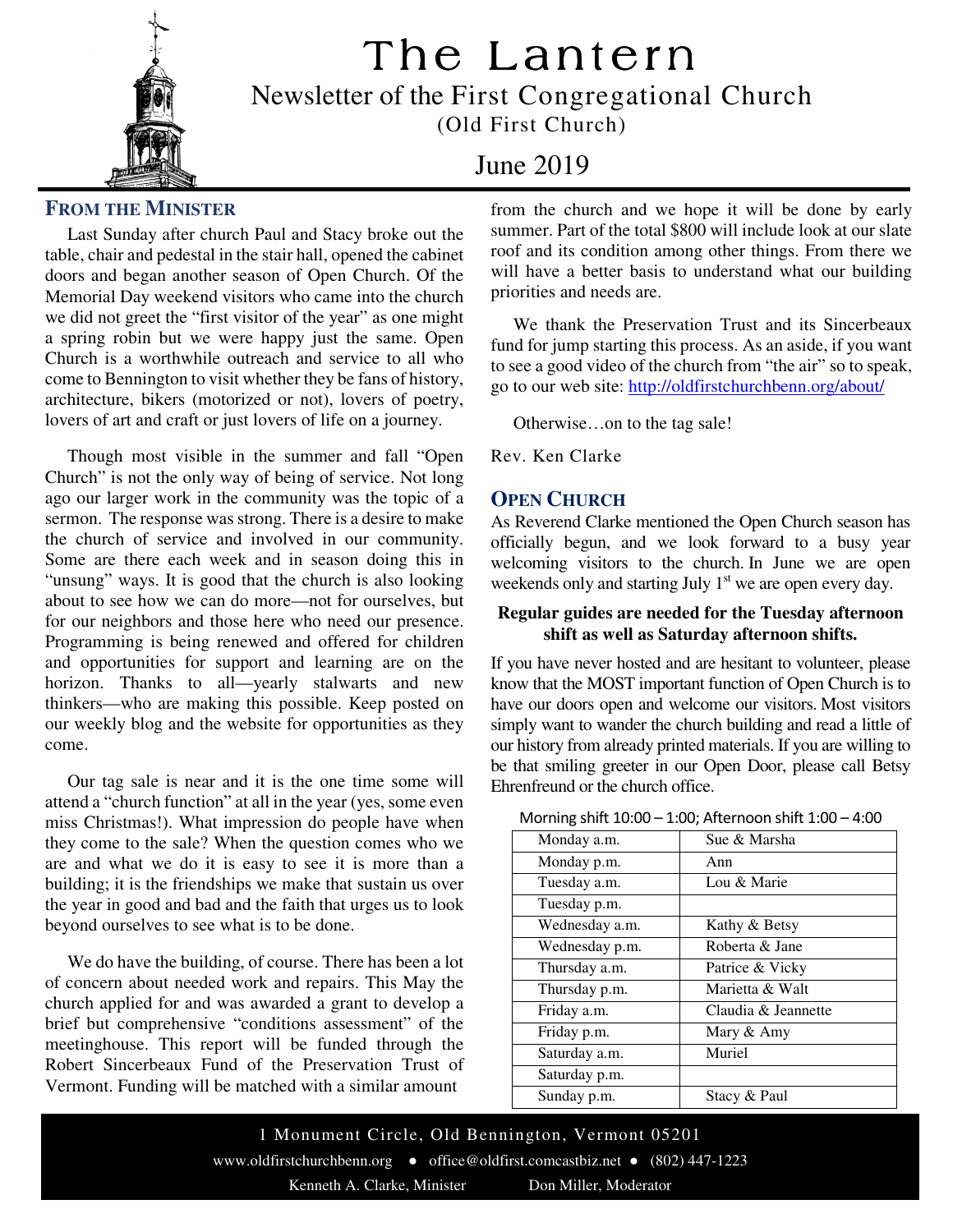## **MONUMENTAL TAG SALE**

 Monumental Tag Sale at the Barn, on **Saturday, June 8, Come one, come all** to the  $12<sup>th</sup>$  Annual Old First **9:00 AM - 3:00 PM.** Be sure to spread the word to your friends and family!

We hope your boxes of donations are packed and ready to go for our **kick-off luncheon after church June 2nd .**  Donations can also be dropped off during our set up week, Monday through Thursday, June  $3<sup>rd</sup>$  through the  $6<sup>th</sup>$ . We will be working on the tag sale organization from 9AM to 4PM each day that week and welcome your donations during that time. **No books or clothing please.**

Our tent will be set up at **10:00 AM on Wednesday** and we encourage you to donate your larger items Wednesday and Thursday throughout the day. If you need arrangement for pick up please call Marsha Pilachowski 447-3868 or the church office.

On **SALE DAY**, Saturday, June 8<sup>th</sup>, we hope that everyone will participate in some way: by volunteering to work, by providing food for the concession and/or by coming to shop. Again this year we will have our Silent Auction room set up for bidding on special items. Also this year Bill Hartz and Larry Ross will be manning the hot dog cart for your lunchtime dining pleasure! Desserts will be available at our indoor food concession as well!!!

 unsold items at the end of the sale. Otherwise all unsold items may be donated according to the outline below: Since we want to continue to encourage people to donate special items for the sale, it was agreed upon that a donor could set the price on their item with the understanding that it would be their responsibility to collect (or arrange for that) any of their

1. Workers at the end of the sale will decide which items should be stored in the attic for next years' sale.

2. Items for donation to the Bennington Museum Christmas Children's Shopping Day will be boxed for transport.

3. Workers present to help with clean up at the end of the sale will be allowed to choose any leftover items for themselves (monetary donations accepted).

4. Remaining goods will be picked up by Salvation Army for donation.

Our Tag Sale is a fun way to support our church and the larger community. Proceeds from the sale will benefit general church projects and the Greater Bennington Interfaith Community Service.

Thanks to all who have already volunteered to help, but even if you have not signed up, we hope you will come anytime during the week or on sale day to lend a hand! We have great fun discovering treasures and getting to know each other better. Good times ahead! Don't miss out! ©

# **CHRISTIAN ED:**

We continue with our Thursday Christian Ed series and all are welcome:

June  $6<sup>th</sup>$  – no event

June 13th 6pm – 7pm (at the Barn) - **Mommy and Me Yoga** and mindful meditation (or Grandma and me/auntie and me). Sam Strubel (yoga teacher and North Bennington School Elementary teacher) will lead an open forum of mommy and me yoga for ALL ages. Ages newborn to 18 for kiddos and any age for adults. The cost is \$10 per mommy and me pair. Snacks and drinks provided. After 45 minutes the group will take a 5 minute break to let kiddos get a snack and change into jammies. Then we will listen to music and read a poem or reflective reading from the Lent reflections booklet of 2019.

June  $20<sup>th</sup>$  6pm- 7pm – Let's kick off summer with a **community walk!** Meet your neighbors, meet friends! Walk for ice cream! Walk with ice cream! Join us for a walk around the Monument and flying kites on the lawn and EATING ICE CREAM! Free ice cream and fun!

# **PICNIC ON THE GREEN JUNE 23RD**

**T**he Old First Church's annual picnic on the Village Green follows worship on Sunday, June  $23<sup>rd</sup>$  and we hope you can join us on this special day! We have much to celebrate at Old First including our very talented and dedicated choir who will be going on summer break and the work of our Sunday School.

# **WOMEN'S BOOK GROUP**

The Women's Book Group will meet next on Thursday, June 20, 6:30 PM at Pat Guerrero's home to discuss the book *Educated* by Carol Westover. Newcomers are always welcome. For more information or a listing of all the books being read this year contact Wendy Schmitt or the church office. Our next meeting will take place in September where we will be selecting books for the 2019/2020 season.

### **FROM THE ORGANIST**

On June 2, 1857, English composer Sir Edward Elgar was born and we will hear his music as prelude, offertory, and postlude as we celebrate his birthday. On the  $16<sup>th</sup>$  of June, the choir will be singing "A House of Prayer" by Barbara York. The piece was written for baritone, Peter Subers, with chorus, piano, and English Horn and Peter Subers will be singing with us! Lyndon Moors will be playing the English Horn in the piece, and is also playing a new piece by Carson Cooman with organ accompaniment as the prelude.

# **OUR DEEPEST SYMPATHY**

Our sympathy and prayers to the family of Elsie Paris. Elsie passed away on May 25<sup>th</sup> at the age of 95. A memorial **service will be held at the Old First Church on Sunday, June 30 at 3:00 p.m.** Elsie and her husband Paul, who predeceased her in 2002, had been members of the Old First Church since 1979.